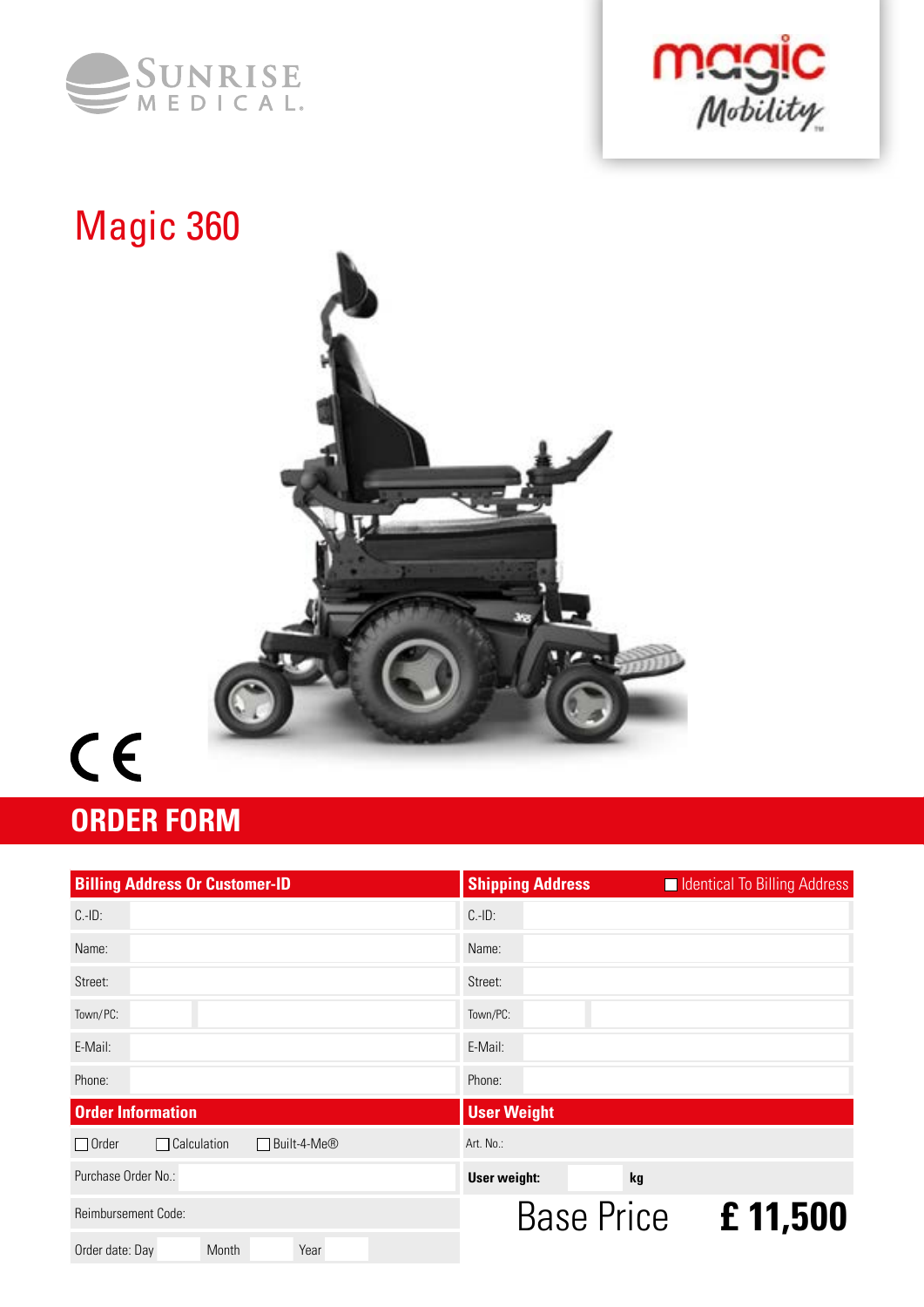### **Client Measurements**

| a) Top Of Head To Seat     | mm |
|----------------------------|----|
| b) Top Of Shoulder To Seat | mm |
| c) Underarm To Seat        | mm |
| d) Elbow To Seat           | mm |
| e) Top Of Pelvis To Seat   | mm |
| f) Shoulder Width          | mm |
| g) Trunk Width             | mm |
| i) Hip Width               | mm |
| i) Actual Sitting Depth    | mm |
| m) Foot Length             | mm |
| n) Lower Leg Length        | mm |
| o) Actual Seat Width       | mm |



## **Technical Data**

| <b>User Weight Capacity</b> | 160 kg with seat lift and seat inclination                                                             | <b>Ground Clearance</b>           | 85 mm (depends on the configuration)                               |
|-----------------------------|--------------------------------------------------------------------------------------------------------|-----------------------------------|--------------------------------------------------------------------|
| <b>Base Width</b>           | $610 - 660$ mm                                                                                         | <b>Drive Wheels &amp; Castors</b> | 355 mm (14") Drive Wheels and 200 mm (8")<br>Castors (Solid Tyres) |
| <b>Chassis length</b>       | 983 mm (min.)                                                                                          | <b>Charger</b>                    | 220 V/10 A                                                         |
| <b>Drive Control</b>        | R-Net                                                                                                  | <b>Battery Size</b>               | 70 Ah                                                              |
| <b>Drive Motors</b>         | 10 km/h, 2 x 800 W, 4-Pole Motors                                                                      | <b>Turning radius</b>             | $615 - 665$ mm                                                     |
| <b>Tyres</b>                | Maximum tyre pressure depending on user weight from 0.25 to 0.55 bar (see table in instruction manual) |                                   |                                                                    |
| Tie down points             | Integrated                                                                                             |                                   |                                                                    |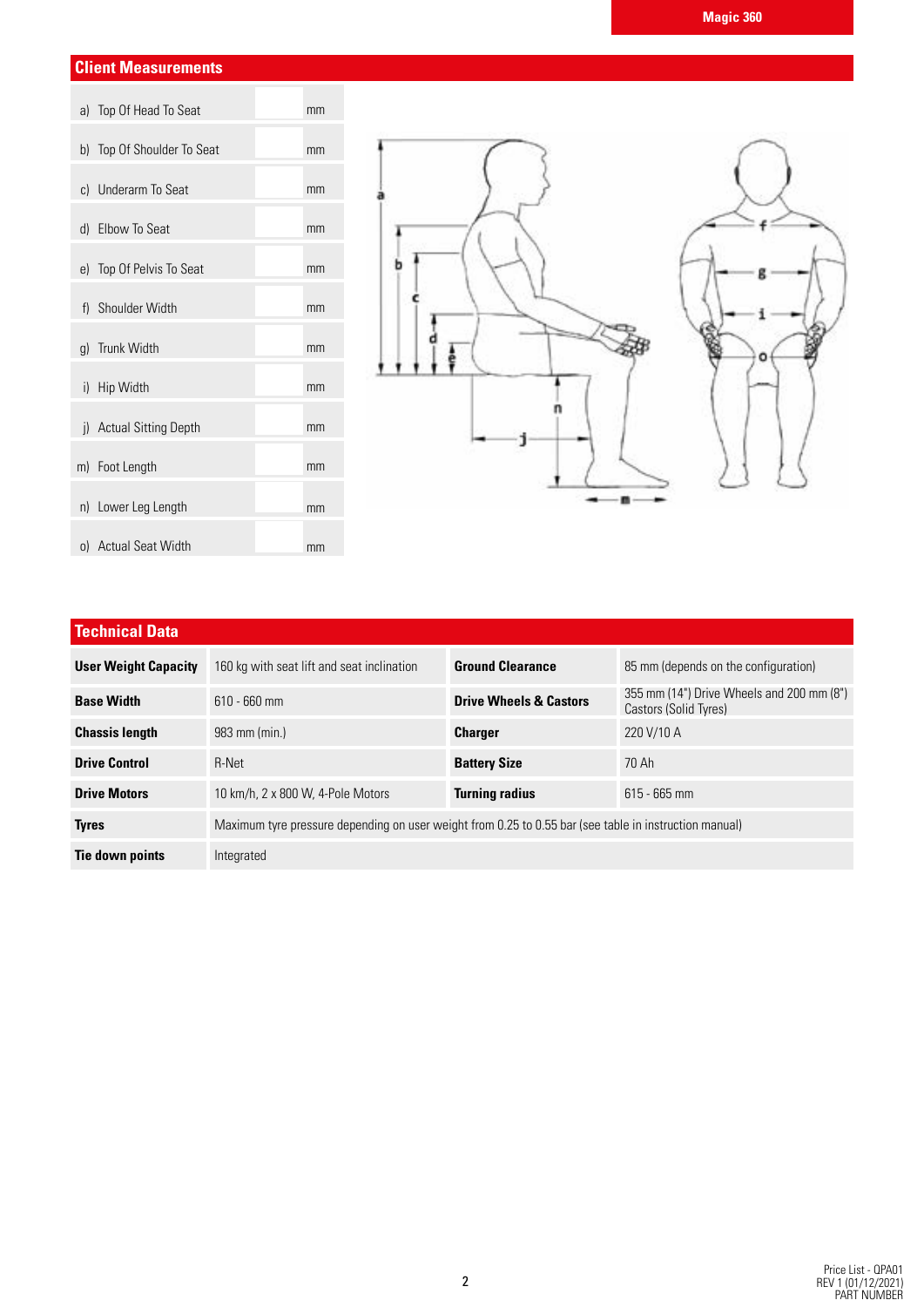| <b>Power Wheelchair</b>        |                                              | £      |
|--------------------------------|----------------------------------------------|--------|
| $\sqrt{\phantom{0}}$ MAG010011 | <b>MAGIC 360</b>                             | 11,500 |
|                                |                                              |        |
| <b>Colour Selection</b>        |                                              | £      |
| MAG5522                        | <b>Sunset Red</b>                            | 0      |
| MAG5521                        | <b>Horizon Blue</b>                          | 0      |
| MAG5520                        | Midnight Black                               | 0      |
| <b>MAG5528</b>                 | <b>Rich Garnet</b>                           | 150    |
| MAG5525                        | Desert Orange                                | 150    |
| MAG5523                        | Sunrise Yellow                               | 150    |
| <b>MAG5524</b>                 | Lucent Lime                                  | 150    |
| MAG5527                        | <b>Vivid Pink</b>                            | 150    |
| MAG5529                        | Dusk Purple                                  | 150    |
| MAG5526                        | <b>Stormy Silver</b>                         | 150    |
| MAG5531                        | Flames Fury                                  | 150    |
| MAG5530                        | Camo Forest                                  | 150    |
| MAG5532                        | Carbon Fibre                                 | 150    |
|                                |                                              |        |
|                                | <b>Magic 360 Drive Wheel And Castor Kits</b> | £      |
| <b>MAG5928</b>                 | Crossover wheel and castor, Black            | 0      |
| MAG5929                        | Crossover wheel and castor, Grey             | 0      |
| MAG5925                        | Urban wheel and castor, Black pneu           | 100    |
| MAG5924                        | Urban wheel and castor, Black solid          | 100    |

| Neverflat Tyre            |                                                             |     |
|---------------------------|-------------------------------------------------------------|-----|
| MAG5931                   | Offroad wheel and castor with Puncture Resistant Tyre Liner | 600 |
| MAG5930                   | Offroad wheel and castor, Grey                              | 400 |
| MAG5926<br>$\blacksquare$ | Urban wheel and castor, Grey solid                          | 100 |
| MAG5927                   | Urban wheel and castor, Grey pneu                           | 100 |

| MAGNFLAT-NEW      | Neverflat                          | 150 |
|-------------------|------------------------------------|-----|
|                   |                                    |     |
| <b>LED Lights</b> |                                    |     |
| $\Box$ MAG5142    | Lights mounted on seat (fixed)     |     |
| MAG5729           | Lights mounted on base (flip back) | 100 |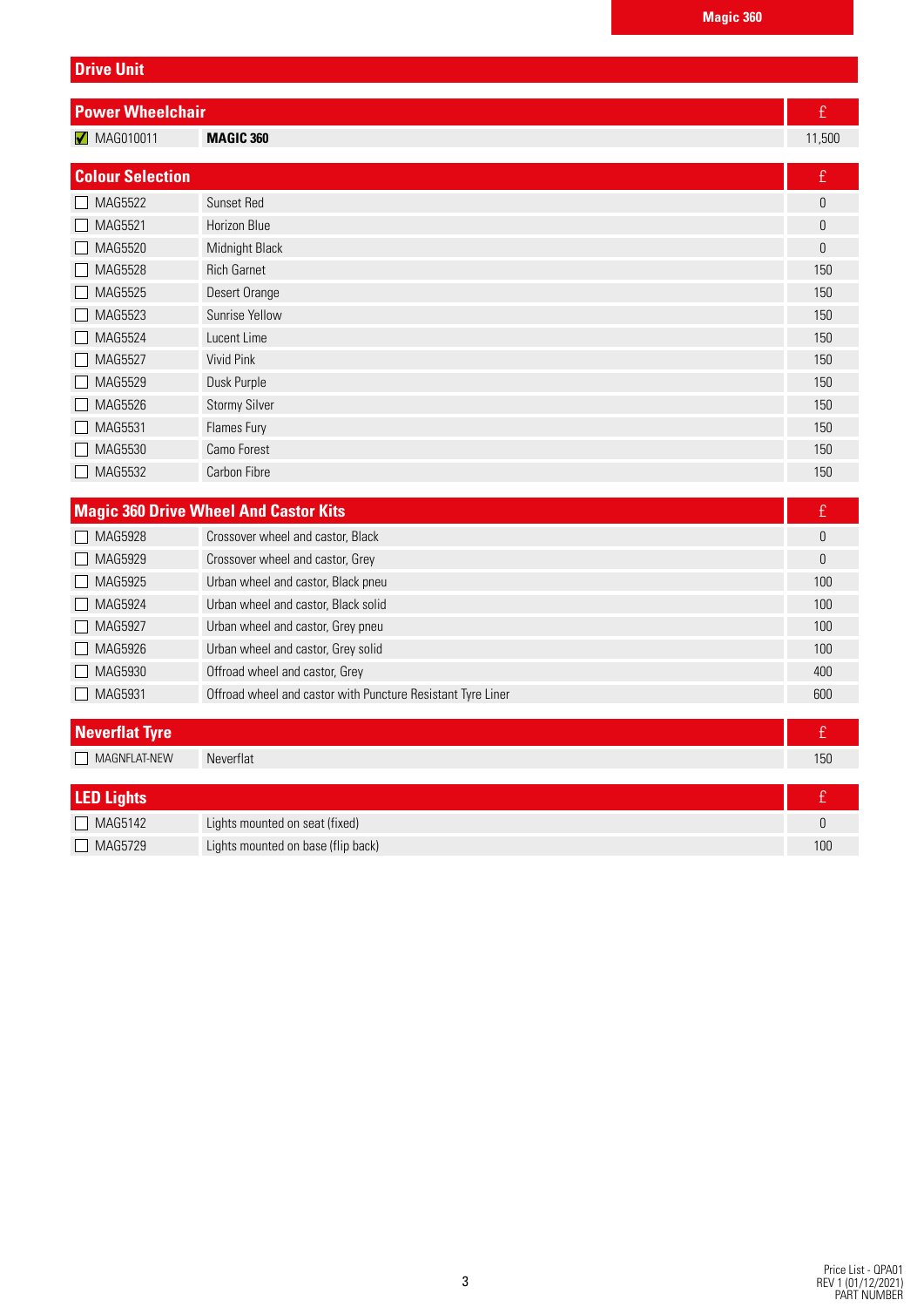| <b>SEAT</b>                             |                          |                                                                  |        |            |        |              |
|-----------------------------------------|--------------------------|------------------------------------------------------------------|--------|------------|--------|--------------|
| <b>Seat Tilt Modules</b>                |                          |                                                                  |        |            |        | £            |
| <b>MAG5984</b>                          |                          | Fixed Tilt (3° tilt preset)                                      |        |            |        | 0            |
| MAG5127                                 | Tilt (0 - $50^{\circ}$ ) |                                                                  |        |            |        | 1,795        |
| MAG5126                                 |                          | Lift and Tilt (300 mm lift, 0 - 45°)                             |        |            |        | 2,595        |
| <b>Seat Height</b>                      |                          |                                                                  |        |            |        | £            |
| MAG6552                                 |                          | Seat Height: 435 mm                                              |        |            |        | 0            |
| MAG6553                                 |                          | Seat Height: 460 mm                                              |        |            |        | 0            |
| MAG6554                                 |                          | Seat Height: 485 mm                                              |        |            |        | 0            |
| MAG5129                                 |                          | Seat Height: 410 mm Front, 460 mm Rear (-5° Fixed Anterior Tilt) |        |            |        | 250          |
| <b>Seating System</b>                   |                          |                                                                  |        |            |        | £            |
| MAGREHABSEATPAN                         |                          | Rehab seat pan, choose MPS or rehab seat cushion later           |        |            |        | 0            |
|                                         | R82 Seat Interface       |                                                                  |        |            |        | 100          |
| Section B - Rehab Seat Size (O)         |                          |                                                                  |        |            |        |              |
| <b>Seat width</b>                       |                          |                                                                  |        |            |        |              |
| MAGSW305MM                              | 305 mm                   | MAGSW405MM                                                       | 405 mm | MAGSW510MM | 510 mm | 0            |
| MAGSW330MM                              | 330 mm                   | MAGSW430MM                                                       | 430 mm | MAGSW535MM | 535 mm | 0            |
| MAGSW355MM                              | 355 mm                   | MAGSW455MM                                                       | 455 mm | MAGSW560MM | 560 mm | 0            |
| MAGSW380MM                              | 380 mm                   | MAGSW480MM                                                       | 480 mm |            |        | 0            |
| Seat depth (1)(2)                       |                          |                                                                  |        |            |        |              |
| MAGSD305MM                              | 305 mm                   | MAGSD405MM                                                       | 405 mm | MAGSD510MM | 510 mm | 0            |
| MAGSD330MM                              | 330 mm                   | MAGSD430MM                                                       | 430 mm | MAGSD535MM | 535 mm | 0            |
| MAGSD355MM                              | 355 mm                   | MAGSD455MM                                                       | 455 mm | MAGSD560MM | 560 mm | 0            |
| MAGSD380MM                              | 380 mm                   | MAGSD480MM                                                       | 480 mm |            |        | 0            |
| <b>SEAT</b>                             |                          |                                                                  |        |            |        |              |
| <b>Section B - Seat Cushion</b>         |                          |                                                                  |        |            |        | £            |
| MAGWOSEATCUSH                           | No seat cushion          |                                                                  |        |            |        | $\mathsf{0}$ |
| MAGPADDEDSC<br>Flat padded seat cushion |                          |                                                                  |        |            |        | 95           |
| MAGCMRC                                 |                          | <b>MPS Removable Seat Cushion</b>                                |        |            |        | 250          |
| <b>Section B - UPH For Seat Cushion</b> |                          |                                                                  |        |            |        | f            |

| $\blacksquare$    |                |  |
|-------------------|----------------|--|
| MAGSUFABRIC       | Fabric (Black) |  |
| <b>MAGSUVINYL</b> | Vinyl (Grey)   |  |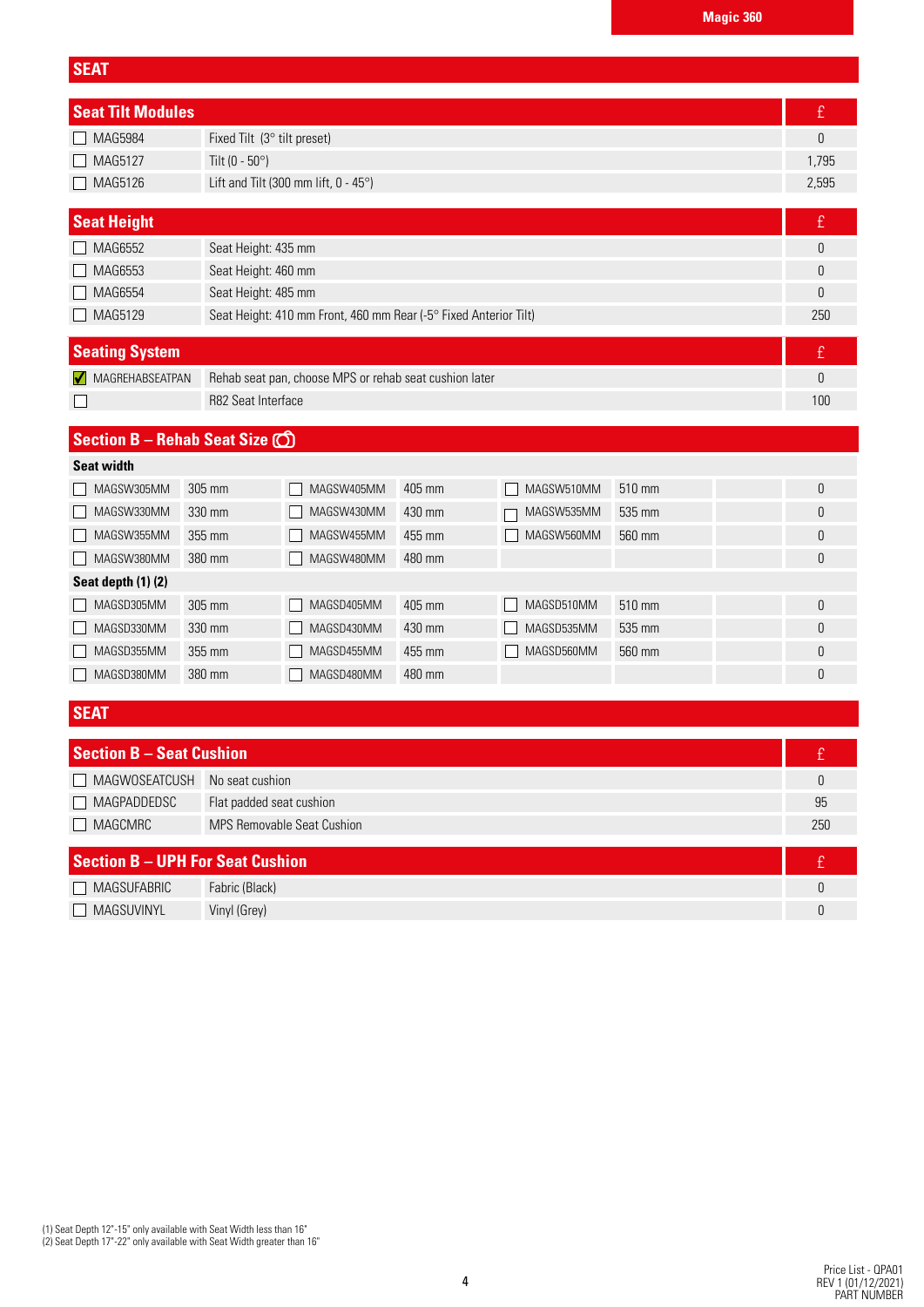| <b>BACKREST</b>                 |                                                                   |                  |
|---------------------------------|-------------------------------------------------------------------|------------------|
| <b>Rehab Backrest Frame</b>     |                                                                   | £                |
| MAGREHABCANES                   | Rehab canes                                                       | 0                |
| MAGREHABFOLD                    | Rehab canes with fold forward (1)                                 | 350              |
|                                 |                                                                   |                  |
| <b>Recline Option</b>           |                                                                   | £                |
| MAG3922-3923-F                  | Tool Angle Adjustable (0° - 15°), (0°, 7,5°, 15°)                 | 0                |
| MAG3926-S-3927-F                | Manual Recline (0° - 170°)                                        | 350              |
| MAG3930-S-3931-F                | Power Recline ( $0^\circ$ - 160 $^\circ$ ) (2)                    | 1,100            |
| MAG3934-S-3935-F                | Anti-shear power recline (0° -155°) (2)                           | 1,750            |
| <b>Insert Back</b>              |                                                                   | $\pounds$        |
|                                 | Omit backrest                                                     | $\boldsymbol{0}$ |
|                                 | Sling Backrest (3)                                                | 100              |
|                                 | Magic MPS insert back (see Section A)                             | 350              |
| MAGBACKRESTINSERT               | Magic Rehab insert back (see Section B)                           | 500              |
| <b>SECTION A - MPS Back UPH</b> |                                                                   | £                |
| <b>MAGFABRICBR</b>              | Fabric (Black)                                                    | $\boldsymbol{0}$ |
| MAGVINYLBR                      | Vinyl (Grey)                                                      | 0                |
|                                 |                                                                   |                  |
|                                 | <b>SECTION A - MPS Back Sizes (Select MPS Backrest Above)</b>     | £                |
| <b>Backrest width</b>           |                                                                   |                  |
| MAGBW405MM                      | 405 mm                                                            | 0                |
| MAGBW430MM                      | 430 mm                                                            | 0                |
| MAGBW455MM                      | 455 mm                                                            | 0                |
| MAGBW480MM                      | 480 mm                                                            | 0                |
| MAGBW510MM                      | 510 mm                                                            | 0                |
| <b>Backrest height</b>          |                                                                   |                  |
| MAGBH480MM                      | 480 mm                                                            | 0                |
| $\Box$<br>MAGBH535MM            | 535 mm                                                            | U                |
| MAGBH585MM                      | 585 mm                                                            | 0                |
| MAGBH635MM                      | 635 mm                                                            | 0                |
| <b>Made to Order</b>            |                                                                   |                  |
| $\Box$ B4M                      | Made to Order (Specify Sizes in Comments)                         | 150              |
|                                 | <b>SECTION B - Rehab Back Sizes (Select Rehab Backrest Above)</b> | £                |
|                                 | Junior Rehab Back (Adjustable 10"-15.5" Width)                    |                  |
| MAGBRMRJ                        | Standard (350 mm height)                                          | 0                |
| MAGBRMRJXS                      | Tall (410 mm height)                                              | 0                |
|                                 | Medium Rehab Back (Adjustable 11"-16.5" Width)                    |                  |
| <b>MAGBRMRMS</b>                | Short (430mm height)                                              | 0                |
| <b>MAGBRMRM</b>                 | Standard (480mm height)                                           | 0                |
| MAGBRMEMXT                      | Tall (530mm height)                                               | 0                |
|                                 | Large Rehab Back (Adjustable 13"-18.5" Width)                     |                  |
| MAGBRMRLS                       | Short (430mm height)                                              | 0                |
| <b>MAGBRMRL</b>                 | Standard (480mm height)                                           | 0                |
| <b>MAGBRMRLXT</b>               | Tall (530mm height)                                               | 0                |
| <b>Made to Order</b>            |                                                                   |                  |
| B <sub>4</sub> M                | Made to Order (Specify Sizes in Comments)                         | 150              |

(1) Please note armrests protrude over the front castors when folded down, increasing the overall length of the base (2) Comes with 2 spreader bars as standard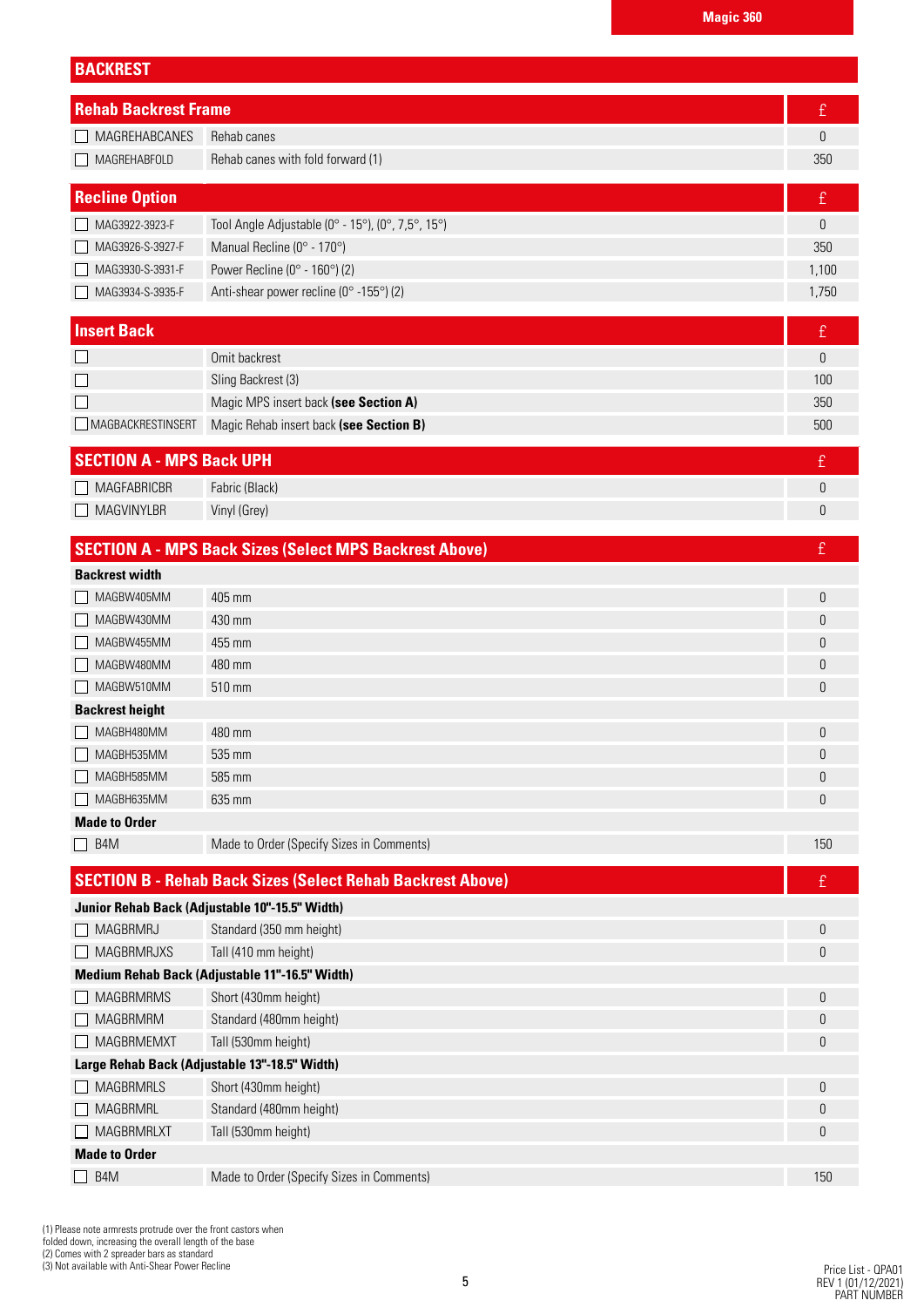| <b>Rehab Back Insert UPH (1)</b> |                                                          | £         |
|----------------------------------|----------------------------------------------------------|-----------|
| <b>MAGFABRICBR</b>               | Fabric (Black)                                           | 0         |
| <b>MAGVINYLBR</b>                | Vinyl (Grey)                                             | 0         |
|                                  | <b>Rehab Back Lateral - Junior Backrest (1)</b>          | £         |
| <b>MAGBOLSTERS</b>               | Shallow (75mm)                                           | 50        |
| <b>MAGBOLSTERSTD</b>             | Standard (125mm)                                         | 75        |
| <b>MAGNOBOLSTER</b>              | No bolster                                               | 0         |
|                                  | <b>Rehab Back Lateral - Medium/Large Backrest (1)</b>    | £         |
| <b>MAGBOLSTERS</b>               | Shallow (127mm)                                          | 50        |
| MAGBOLSTERSTD                    | Standard (177mm)                                         | 75        |
| <b>MAGBOLSTERD</b>               | Deep (237mm)                                             | 100       |
| <b>MAGNOBOLSTER</b>              | No bolster                                               | 0         |
|                                  | <b>Rehab Back Lumbar Pad - Junior Backrest (1)</b>       | £         |
| <b>MAGLUMBARS</b>                | Shallow                                                  | 0         |
| MAGLUMBARSTD                     | Standard                                                 | 0         |
| MAGNOLUMBAR                      | No lumbar                                                | 0         |
|                                  | <b>Rehab Back Lumbar Pad - Medium/Large Backrest (1)</b> | £         |
| <b>MAGLUMBARS</b>                | Shallow                                                  | 0         |
| MAGLUMBARSTD                     | Standard                                                 | 0         |
| MAGLUMBARD                       | Deep                                                     | 0         |
| MAGNOLUMBAR                      | No Lumbar                                                | 0         |
| <b>Insert Back Clamps</b>        |                                                          | £         |
| $\sqrt{\phantom{0}}$ MAG3492-PI  | <b>Quick Release</b>                                     | 0         |
| <b>Push Handles</b>              |                                                          | £         |
|                                  | No Push Rail                                             | 0         |
|                                  | Additional Spreader Bar (2)                              | 100       |
| MAG46354636                      | Push Handles (3)                                         | 125       |
| <b>MPS Headrest</b>              |                                                          | £         |
| MAG1718-V-MPS                    | MPS Headrest, MPS Mount, Fabric to match backrest        | 250       |
|                                  | MPS Headrest, MPS Mount, Overlay Cushion                 | 300       |
| <b>Rehab Headrest</b>            |                                                          | £         |
| <b>Headrest Pad</b>              |                                                          |           |
| MAGREHABSTD                      | Magic Rehab Standard                                     | 150       |
| MAGREHABWIDE                     | Magic Rehab Wide                                         | 200       |
| <b>Headrest Mount</b>            |                                                          |           |
| MAG4406                          | 2 AXIS (single stem, 2 pivot points)                     | 175       |
| MAG4407                          | 3 AXIS (single stem, 3 pivot points)                     | 200       |
| MAG4405                          | Multi AXIS (Whitmyer Style)                              | 150       |
| <b>Rehab Headrest</b>            |                                                          | £         |
| MAGFABRICLHR                     | Fabric (Black)                                           | $\pmb{0}$ |
| MAGVINYLHR                       | Vinyl (Grey)                                             | 0         |
|                                  | Vinyl with Canvas Cover                                  | 75        |
|                                  |                                                          |           |
|                                  | Leather                                                  |           |
|                                  | Dartex<br>Dartex (Inside Out)                            | 75<br>75  |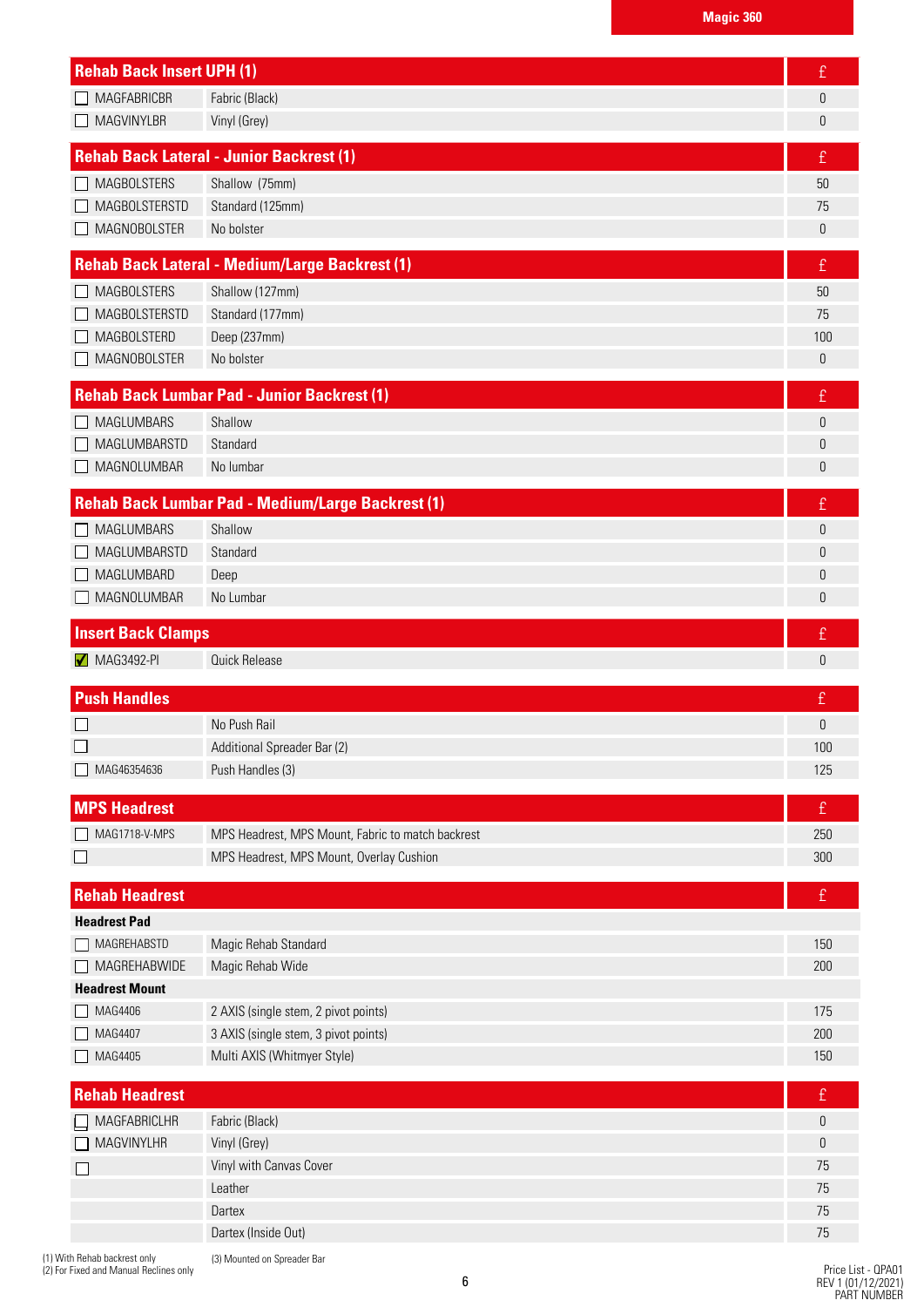# **ARMREST- ALL BASES**

| <b>Armrest – Types</b>   |                                                         |     |
|--------------------------|---------------------------------------------------------|-----|
| $\Box$ MAG3572           | Single Post, Removeable                                 |     |
|                          | Single Post, Removeable, with double strengthening stem | 150 |
| $\Box$ MAGFLEXIARM       | Flip Back                                               | 350 |
| MAG3800ARLW              | Flip Back, with locking post                            | 500 |
|                          | Flip Back, with locking post and drop down              | 600 |
|                          |                                                         |     |
| <b>Armrest - Heights</b> |                                                         |     |

|  | MAGAH220MM 220 mm   MAGAH260MM 260 mm   MAGAH300MM 300 mm   MAGAH340MM 340 mm   MAGAH380MM 380 mm |  |  |  |  |  |
|--|---------------------------------------------------------------------------------------------------|--|--|--|--|--|
|  | MAGAH230MM 230 mm   MAGAH270MM 270 mm   MAGAH310MM 310 mm   MAGAH350MM 350 mm   MAGAH390MM 390 mm |  |  |  |  |  |
|  | MAGAH240MM 240 mm   MAGAH280MM 280 mm   MAGAH320MM 320 mm   MAGAH360MM 360 mm                     |  |  |  |  |  |
|  | MAGAH250MM 250 mm   MAGAH290MM 290 mm   MAGAH330MM 330 mm   MAGAH370MM 370 mm                     |  |  |  |  |  |

| <b>Single Post Armrest - Stem (1)</b> |             |  |
|---------------------------------------|-------------|--|
|                                       | Cut to Size |  |
|                                       | Leave Long  |  |

| <b>Armpad</b> – Style |                                                    | £   |
|-----------------------|----------------------------------------------------|-----|
| MAGAP75-WOKOR-2       | 75 mm armpads                                      | 0   |
| $MAGAP50-2$           | 50 mm armpads (1)                                  | 50  |
| MAG3971+3972          | MPS armpads                                        | 75  |
| $\Box$ MAGAPW-2       | Waterfall armpads (2)                              | 150 |
| $\Box$ MAG3772        | Gutter armpads                                     | 150 |
| $\Box$ MAGAPGE        | Gutter armpads with elbow support pad              | 150 |
| MAGAPGH               | Gutter armpads with hand pad                       | 150 |
| MAGAPGHE              | Gutter armpads with hand pad and elbow support pad | 150 |
| MAG3712               | MPS flip-out armpads                               | 300 |

| <b>Armpad - UPH</b> |                            | Ι£  |
|---------------------|----------------------------|-----|
| MAGAPFABRIC         | Fabric (Black)             | 0   |
| MAGAPVINYL          | Vinyl (Grey)               | 0   |
|                     | Repol, Gel and Dartex      | 125 |
| $\mathbf{L}$        | Vinyl with Sheepskin cover | 150 |
| $\Box$              | Vinyl with canvas cover    | 100 |
| $\Box$              | Neoprene                   | 125 |
| $\Box$              | Leather                    | 200 |
| $\Box$              | Dartex                     | 125 |
|                     | Dartex Inside Out          | 125 |

| <b>Armrest Bag Hooks</b> |                                    |  |
|--------------------------|------------------------------------|--|
| MAGHOOKA2RH              | Right Side Armrest baghooks (pair) |  |
| MAGHOOKA2LH              | Left Side Armrest baghooks (pair)  |  |

| <b>Backrest Bag Hooks</b> |                                      |    |
|---------------------------|--------------------------------------|----|
| MAG2040-LANDR             | Bag hooks (pair) on backrest (3)     |    |
| $\Box$ MAG5723            | Bag hooks (J-shaped) on spreader bar | 30 |
| MAGHOOKA2-KIT             | Bag hooks (pair) on back canes       |    |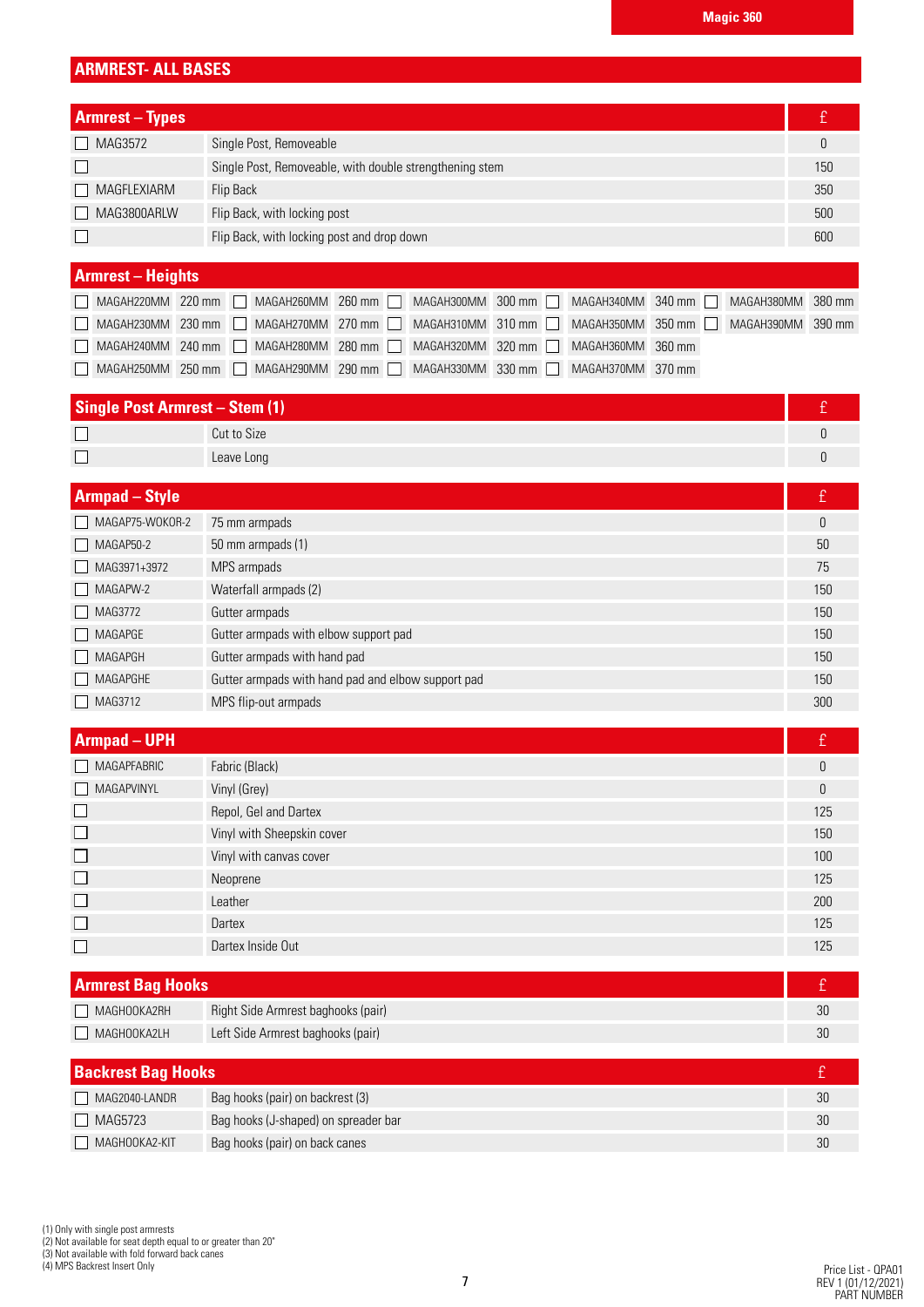## **Positioning**

| <b>Lap Belt</b>                         |                                                                   |  |                                                         |   | £   |
|-----------------------------------------|-------------------------------------------------------------------|--|---------------------------------------------------------|---|-----|
| MAG49734974                             | Standard Posture belt                                             |  | $\Box$ 500 mm $\Box$ 600 mm $\Box$ 700 mm $\Box$ 800 mm |   | 0   |
| MAG4973-4974-PBPAD                      | Standard Posture belt with 2 posture belt pads                    |  | $\Box$ 500 mm $\Box$ 600 mm $\Box$ 700 mm $\Box$ 800 mm |   | 95  |
| MAG4730                                 | Retractable lap belt (for rehab seat)                             |  |                                                         |   | 95  |
| MAGPB4P                                 | 4 point seat belt (PB4P)                                          |  | $\Box$ 500 mm $\Box$ 600 mm $\Box$ 700 mm $\Box$ 800 mm |   | 150 |
|                                         | $\Box$ MAGPB4P+2xPBPAD 4 point seat belt with 2 posture belt pads |  | $\Box$ 500 mm $\Box$ 600 mm $\Box$ 700 mm $\Box$ 800 mm |   | 175 |
|                                         |                                                                   |  |                                                         |   |     |
| <b>Thoracic Support (pad and mount)</b> |                                                                   |  |                                                         | ₽ |     |
| MAG4943                                 | Adjustable brackets (MPS insert back)                             |  |                                                         |   | 495 |

| <b>Hip Pads - In Vinyl</b> |                                            | t   |
|----------------------------|--------------------------------------------|-----|
| $\Box$ MAGHPKIT            | Hip pads on adjustable brackets (pair) (1) | 250 |
|                            |                                            |     |
| <b>Harness</b>             |                                            |     |
| $\Box$ MAGHARP             | Harness peadiatric                         | 150 |
| $\Box$ MAGHARQ             | Harness standard                           | 150 |
|                            |                                            |     |
| <b>Forearm Straps</b>      |                                            | IΩ, |
|                            | Forearm straps - Right                     | 50  |

| <b>Chest Strap</b> |                |  |
|--------------------|----------------|--|
| MAGSHOULDERSTRAP   | Shoulder strap |  |
| MAGCHESTSTRAPVINYL | Chest strap    |  |

Forearm straps - Left 50 Forearm straps - Pair 100

# **Control / Electronics**

 $\Box$  $\Box$ 

| <b>Controller - R-Net</b> |                                                                                                      |     |
|---------------------------|------------------------------------------------------------------------------------------------------|-----|
| MAGPG-JSMLEDL             | Remote Joystick, R-Net, LED, Actuators & Lights                                                      |     |
| MAGPG-JSML-PI             | Remote Joystick, R-Net, Colour LCD                                                                   | 150 |
| MAGPG-JSM2IRL             | Remote Joystick, R-Net, High Resolution Colour LCD, Advanced, Infared Control Included               | 295 |
| MAGPG-JSMIRBT             | Remote Joystick, R-Net, High Resolution Colour LCD, Advanced, Infared and Bluetooth Control Included | 495 |

| <b>Joystick Position</b> |                                                        | ÷   |
|--------------------------|--------------------------------------------------------|-----|
| MAGJSRIGHT               | Joystick Right                                         |     |
| $\Box$ MAGJSLEFT         | Joystick Left                                          |     |
|                          |                                                        |     |
| <b>Swingback Options</b> |                                                        |     |
| MAG3083-KIT-0S           | Swingback joystick to the outside (with magnets)       |     |
| $\Box$ MAG3083-KIT-IS    | Swingback joystick to the inside (with magnets)        | 0   |
| MAG3082-KIT-0S           | Swingback joystick to the outside (with locking latch) | 115 |
| MAG3082-KIT-IS           | Swingback joystick to the inside (with locking latch)  | 115 |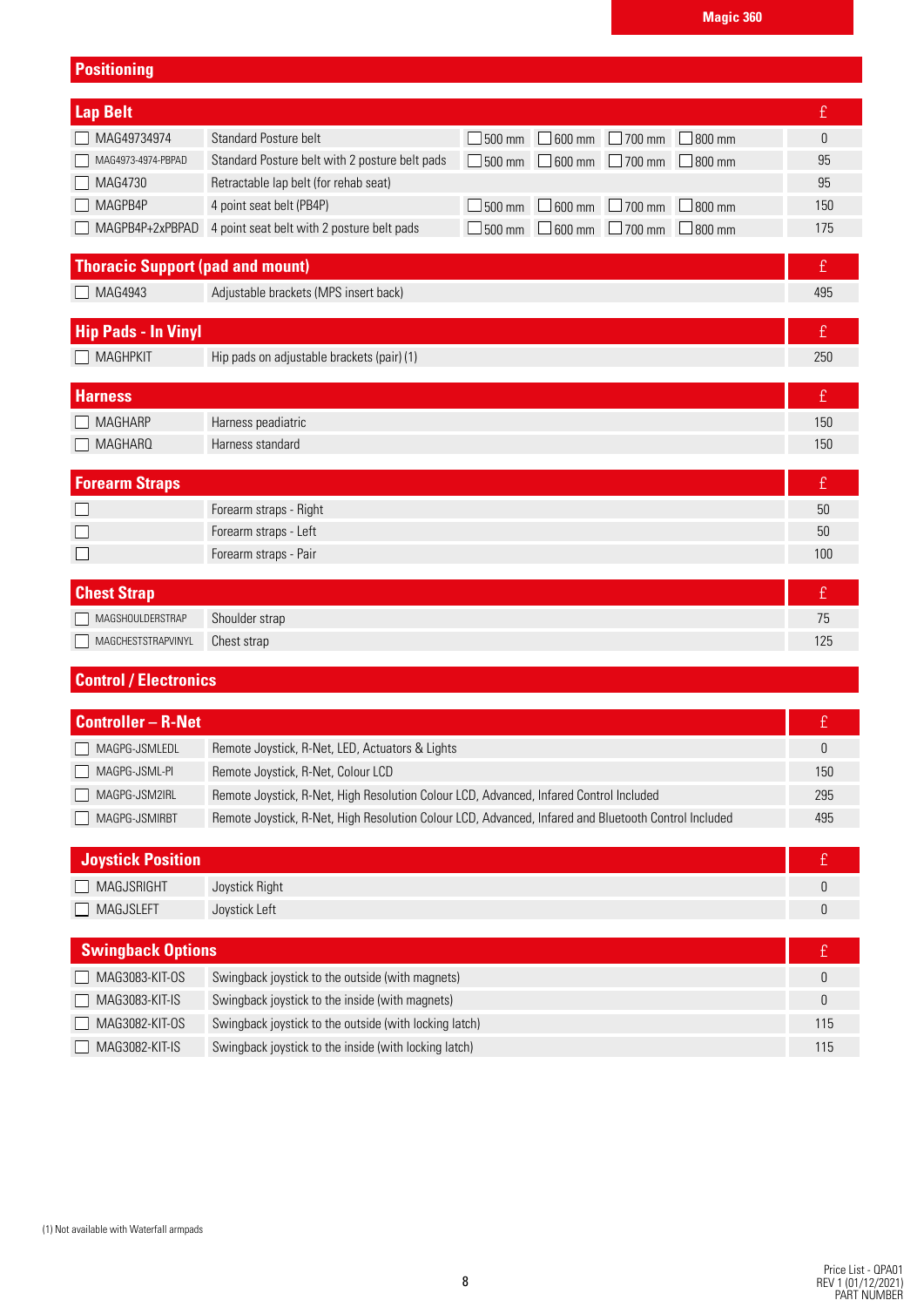| <b>Joystick Mounting Position</b> |                                                |     |
|-----------------------------------|------------------------------------------------|-----|
|                                   |                                                |     |
| $\Box$ MAG3713                    | Height Adjustable Joystick Stem                | 100 |
| $\Box$ MAG3729STD                 | Quick release stem                             | 100 |
| $\Box$ MAG3729SB                  | Quick release stem (with swingback)            | 175 |
| $\Box$ MAG4737-KIT                | Height adjustable drop down joystick (RHS) (2) | 250 |
| MAG4726-KIT<br>$\mathsf{L}$       | Height adjustable drop down joystick (LHS) (2) | 250 |

| <b>Attendant Control Mount Position (Choose Joystick Aboce)</b> |                                                        |     |
|-----------------------------------------------------------------|--------------------------------------------------------|-----|
| MAG3329JSM-KIT                                                  | Mount JSM as an attendant control - Right (Rehab back) | 295 |
| $\Box$ MAG3329JSM-KIT                                           | Mount JSM as an attendant control - Left (Rehab back)  | 295 |
|                                                                 |                                                        |     |

| <b>Dual Control</b> |                                    |                              |  |
|---------------------|------------------------------------|------------------------------|--|
| MAG3329AM-KIT       | Dual control module for Rehab back |                              |  |
|                     | MAGACLH: Dual Control, Left        | MAGACRH: Dual Control, Right |  |

| <b>Joystick Knob Option</b> |                        | £  |
|-----------------------------|------------------------|----|
| MAGKNOBSTD                  | Standard joystick knob | 0  |
| MAGPG-KS30                  | Stick S30              | 75 |
| MAGPG-KS80                  | Stick S80              | 75 |
| $MAGPG-KCHIN$               | Chin C38               | 75 |
| MAGPG-KB32                  | Ball B32               | 75 |
| MAGPG-KB38                  | Ball B38               | 75 |
| MAGPG-KM48                  | Mushroom M48           | 75 |
| MAGPG-KTBAR                 | T-Bar T80              | 75 |
| MAGPG-KSB70                 | Soft Ball SB70         | 75 |

| 5 Switch Control Box (Magic)                         |                                                                         |     |
|------------------------------------------------------|-------------------------------------------------------------------------|-----|
|                                                      | Compact, 5 Switch Control Box, Same side as joystick                    | 300 |
|                                                      | Compact, 5 Switch Control Box, Opposite side to joystick                | 300 |
|                                                      | Compact, 5 Switch Control Box, Opposite side to joystick + extra socket | 300 |
| Compact, 5 Switch Control Box, Attendant mounted (1) |                                                                         | 300 |
|                                                      |                                                                         |     |

| 5 Switch Control Box (Switch-It) |                              |     |
|----------------------------------|------------------------------|-----|
|                                  | 5 Switch Control Box, Button | 450 |
|                                  | 5 Switch Control Box, Toggle | 450 |

| <b>Remote Stop Switch</b> |                    |            |
|---------------------------|--------------------|------------|
|                           | Remote Stop Switch | nnr<br>ےں∪ |

| <b>OMNI2 Control</b> |                                       |      |
|----------------------|---------------------------------------|------|
|                      | Omni 2                                | 1041 |
|                      | Omni 2 & Head Control (Magic)         | 6149 |
|                      | Omni 2 & Chin Control (Magic) (Left)  | 3714 |
|                      | Omni 2 & Chin Control (Magic) (Right) | 3714 |
|                      | Omni 2 Enhanced Scanner               | 1041 |

| <b>Omni 2 Switch</b> |                    |                |
|----------------------|--------------------|----------------|
|                      | Green Switch       | /5             |
|                      | Yellow Switch      |                |
|                      | <b>Blue Switch</b> | $\overline{1}$ |

(1) This is plugged into the JSM, not the Attendant control unit. If you need user switches as well, then you need to select an additional JSM for the attendant joystick (2) Not available with swingback mount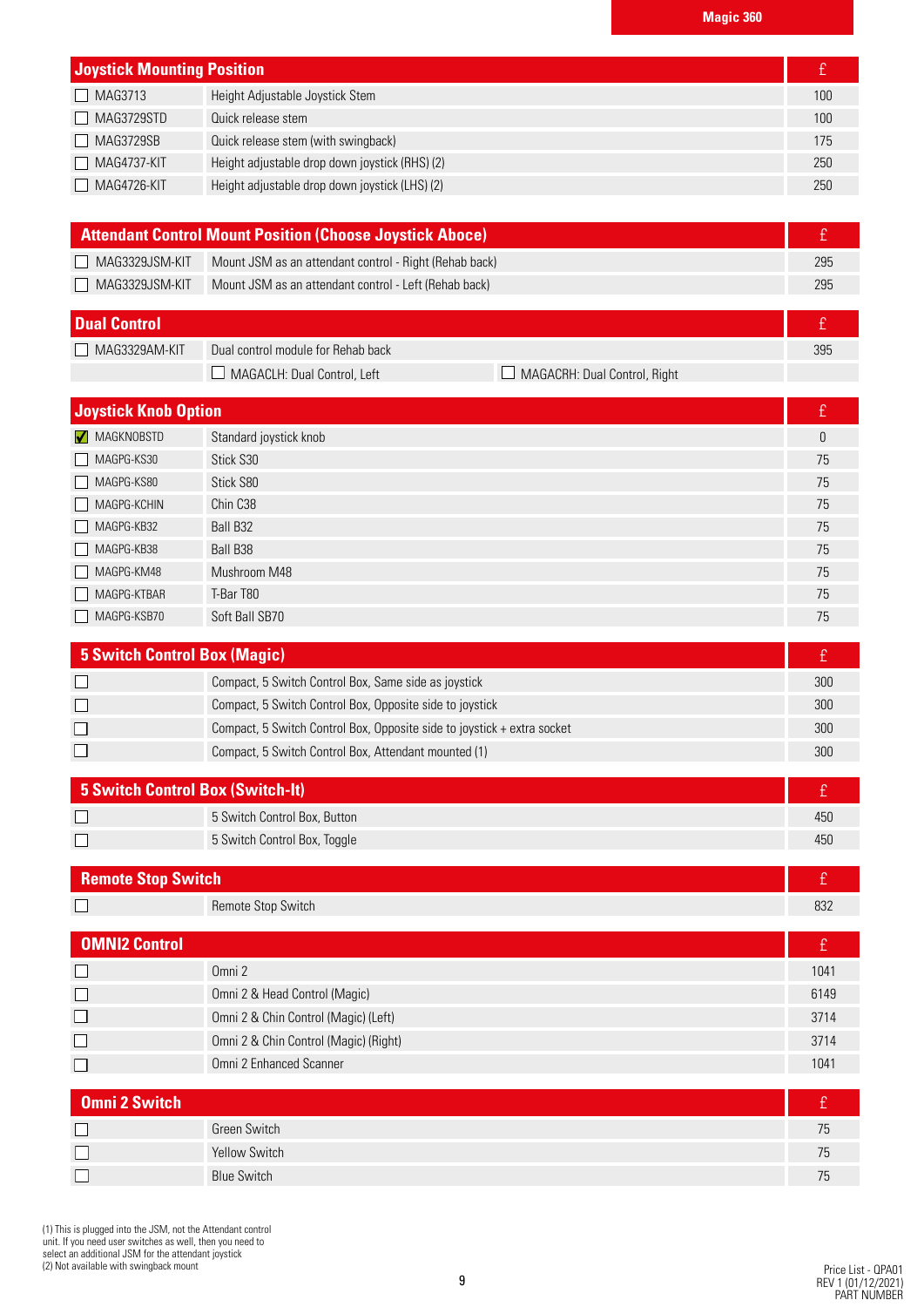**Legrests**

| <b>Footplate Height (1)</b>                                                                               |                                                   |                        |            |                     |            |           |
|-----------------------------------------------------------------------------------------------------------|---------------------------------------------------|------------------------|------------|---------------------|------------|-----------|
| 180 mm                                                                                                    | $\blacksquare$                                    | $\Box$<br>190 mm       |            | 200 mm              | $\Box$     | 210 mm    |
| 220 mm                                                                                                    |                                                   | 230 mm<br>$\Box$       |            | 240 mm              | П          | 250 mm    |
| 260 mm                                                                                                    |                                                   | 270 mm<br>$\mathsf{L}$ |            | 280 mm              | П          | 290 mm    |
| MAGLL300MM<br>300 mm                                                                                      | MAGLL310MM 310 mm                                 |                        | MAGLL320MM | 320 mm              | MAGLL330MM | 330 mm    |
| MAGLL340MM 340 mm                                                                                         | MAGLL350MM 350 mm                                 |                        | MAGLL360MM | 360 mm              | MAGLL370MM | 370 mm    |
| MAGLL380MM 380 mm                                                                                         | MAGLL390MM 390 mm                                 |                        | MAGLL400MM | 400 mm              | MAGLL410MM | 410 mm    |
| MAGLL420MM 420 mm                                                                                         | MAGLL430MM 430 mm                                 | $\Box$                 |            |                     |            |           |
|                                                                                                           |                                                   |                        |            |                     |            |           |
| <b>Legrest</b>                                                                                            |                                                   |                        |            |                     |            | £         |
| <b>Centre Mount</b>                                                                                       |                                                   |                        |            |                     |            |           |
| MAG4053                                                                                                   | Centre Post legrest (Calf support inc.)           |                        |            |                     |            | $\pmb{0}$ |
| <b>MAG2260-KIT</b>                                                                                        | Centre Mount Power elevating legrest              |                        |            |                     |            | 1,500     |
| <b>Swing Away Legrests</b>                                                                                |                                                   |                        |            |                     |            |           |
| MAG3528-4168xx                                                                                            | Manual Swingaway legrest                          |                        |            |                     |            | 0         |
| MAG3527-XX                                                                                                | Manual Elevating Swing away legrest               |                        |            |                     |            | 395       |
| MAG3526                                                                                                   | Power Elevating Swing away legrest                |                        |            |                     |            | 795       |
| <b>Footplate</b>                                                                                          |                                                   |                        |            |                     |            | £         |
| <b>Centre Mount Legrests</b>                                                                              |                                                   |                        |            |                     |            |           |
| <b>MAGFLIPUPC</b>                                                                                         | Centre Post: 1 piece flip up footplate            |                        |            |                     |            | 0         |
|                                                                                                           | Centre Post: 1 piece flip up footplate EXTRA WIDE |                        |            |                     |            | 150       |
|                                                                                                           |                                                   |                        |            |                     |            | 150       |
| Centre Post: 1 piece flip up footplate SHORT (2)<br>MAG44172FFU<br>Centre Post: 2 piece flip up footplate |                                                   |                        | 150        |                     |            |           |
| Centre Post: 2 piece flip up footplate SHORT (2)                                                          |                                                   |                        | 150        |                     |            |           |
| <b>Swing Away Legrests</b>                                                                                |                                                   |                        |            |                     |            |           |
| <b>MAGFLIPUP</b><br>2 piece flip up                                                                       |                                                   |                        |            | 0                   |            |           |
|                                                                                                           |                                                   |                        |            |                     |            |           |
| <b>Metal Edges On Footplate</b>                                                                           |                                                   |                        |            |                     |            |           |
| MAGMETALEDGES                                                                                             | Metal edges                                       |                        |            |                     |            | 50        |
| <b>Foot Straps</b>                                                                                        |                                                   |                        |            |                     |            | £         |
|                                                                                                           | Foot Straps with Velcro                           |                        |            |                     |            | 75        |
| $\mathsf{L}$                                                                                              | Foot Straps with Buckle                           |                        |            |                     |            | 75        |
|                                                                                                           | <b>Toe Straps</b>                                 |                        |            |                     |            | 50        |
| <b>Heel Loops</b>                                                                                         |                                                   |                        |            |                     |            | £         |
|                                                                                                           | Heel Loops                                        |                        |            |                     |            | 0         |
| Ш                                                                                                         | Taddy Heel Cup (small)                            |                        |            |                     |            | 75        |
| ⊔                                                                                                         | Taddy Heel Cup (medium)                           |                        |            |                     |            | 75        |
| $\Box$                                                                                                    | Taddy Heel Cup (large)                            |                        |            |                     |            | 75        |
| $\Box$                                                                                                    | Ankle Cuffs Paediatric, Pair                      |                        |            |                     |            | 50        |
| О                                                                                                         | Angle Cuffs Standard                              |                        |            |                     |            | 50        |
|                                                                                                           |                                                   |                        |            |                     |            |           |
| <b>Calf Support</b>                                                                                       |                                                   |                        |            |                     |            | £         |
| MAGCALFSUPPORT                                                                                            | Calf support                                      |                        |            |                     |            | 125       |
|                                                                                                           | $\Box$ MAGSTDCALDUPH: Standard calf pad UPH       |                        |            | MAGAPLHVINYL: Vinyl |            |           |
| ப                                                                                                         | Extra deep calf support                           |                        |            |                     |            | 150       |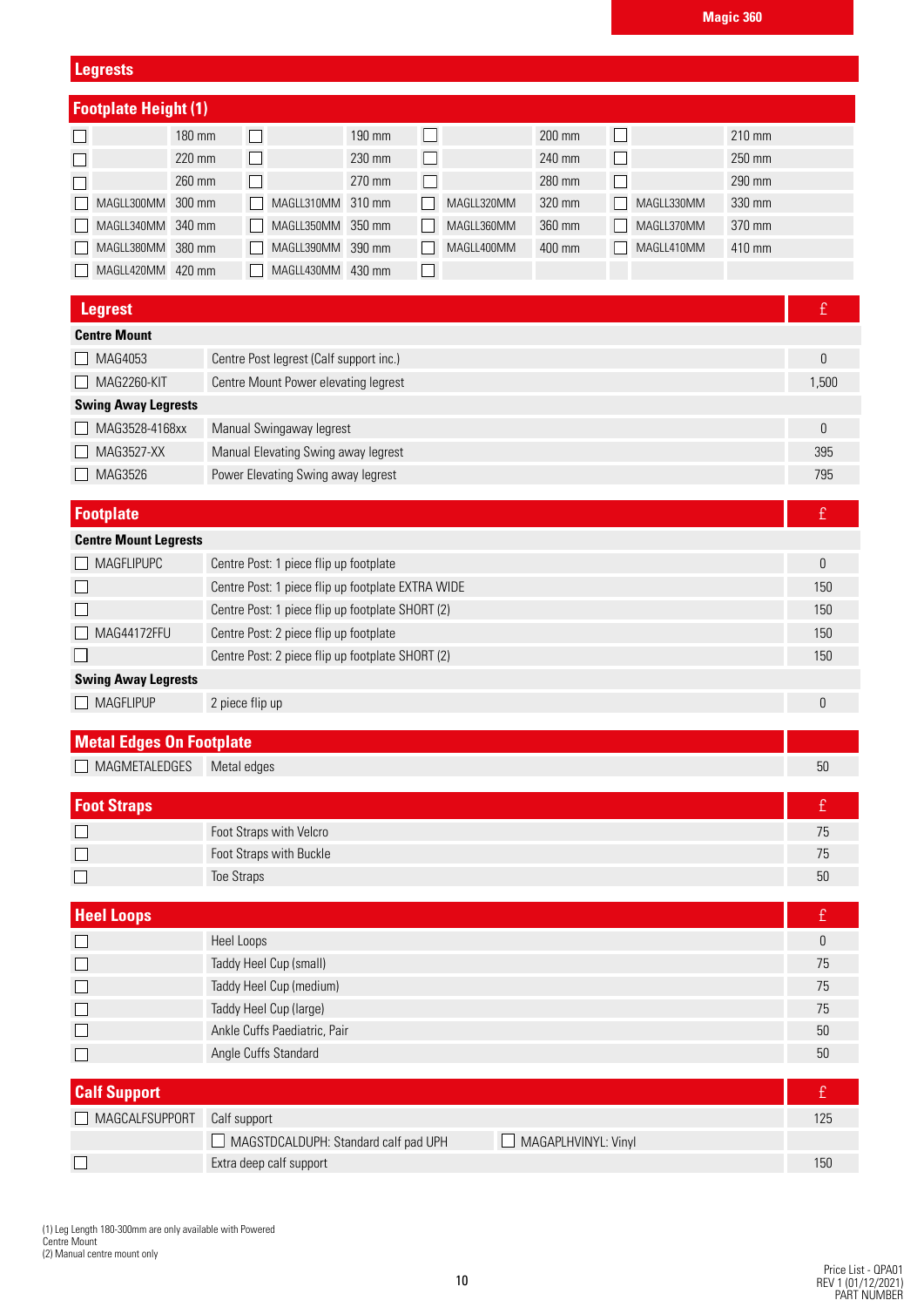| <b>Knee Pads</b>        |                                                             | £          |
|-------------------------|-------------------------------------------------------------|------------|
| MAG4660<br>$\mathsf{L}$ | Knee pads for swingaway legrests                            | 115        |
| MAG4104<br>$\Box$       | Knee pads for elevating swingaway legrests                  | 115        |
| L                       | Knee pads for manual centre post legrest                    | 115        |
| $\Box$                  | Knee pads for powered centre post legrest                   | 115        |
|                         |                                                             |            |
| <b>Footplate Cover</b>  |                                                             | £          |
|                         | Standard Footplate cover (1)                                | 75         |
|                         | Footplate cover with padded metal edges                     | 75         |
| $\Box$                  | Sheepskin footplate cover                                   | 100        |
| <b>Armrest Bags</b>     |                                                             | £          |
| <b>MAGACB</b>           | A4 Accessory bag (mounted on the backrest) (3)              | 100        |
| MAGACBRH                | A4 Armrest bag (mounted on the right armrest) (4)           | 100        |
| MAGACBLH                | A4 Armrest bag (mounted on the left armrest) (4)            | 100        |
| MAGACB-2                | A4 Armrest bags (mounted on the left and right armrest) (4) | 200        |
| MAG5320RHI              | A5 Armrest bag (mounted internally, right armrest)          | 75         |
| MAG5320LHI              | A5 Armrest bag (mounted internally, left armrest)           | 75         |
| MAG5320RH               | A5 Armrest bag (mounted externally, right armrest)          | 75         |
| MAG5320LH               | A5 Armrest bag (mounted externally, left armrest)           | 75         |
| MAG5320ACBI             | A4 & A5 Armrest bags (A4 joystick side, A5 internal facing) | 150        |
| MAG5320ACB              | A4 & A5 Armrest bags (A4 joystick side, A5 external facing) | 150        |
|                         |                                                             |            |
| <b>RAM® Mounts</b>      |                                                             | £          |
|                         |                                                             |            |
| MAG4471                 | RAM® Cup holder                                             | 50         |
| $\Box$                  | RAM® Mobile Phone Holder                                    | 75         |
| $\Box$                  | <b>RAM® Tablet Phone Holder</b>                             | 125        |
|                         | RAM® Swingaway Tablet Holder                                | 150        |
|                         | RAM® Action Camera Holder                                   | 75         |
|                         | RAM® Swingaway Action Camera Holde                          | 100        |
|                         | RAM® Attendant Cup holder                                   | 50         |
|                         |                                                             |            |
| <b>Accessories</b>      |                                                             | £          |
| MAG3197                 | Luggage Rack                                                | 300        |
| MAG5360<br>$\mathsf{L}$ | Loud horn                                                   | 50         |
| $\mathsf{L}$            | Fishing Rod Holder                                          | $50\,$     |
| $\Box$                  | Keep safe box (2)                                           | 100<br>75  |
| $\Box$                  | IV Pole - Right<br>IV Pole - Left                           |            |
| $\Box$                  |                                                             | 75         |
| $\Box$                  | Vent Carrier - No Battery Tray                              | 200<br>250 |
| $\Box$                  | Vent Carrier - Underslung Battery Tray                      | 250        |
| $\Box$                  | Oxygen Carrier                                              |            |
| $\Box$                  | Articulating Oxygen Carrier                                 | 350        |
| $\Box$                  | Cane Holder - Right                                         | 30         |
| $\Box$                  | Cane Holder - Left<br>Sun Shade                             | 30<br>300  |
| $\Box$<br>⊔             | Flag                                                        | $30\,$     |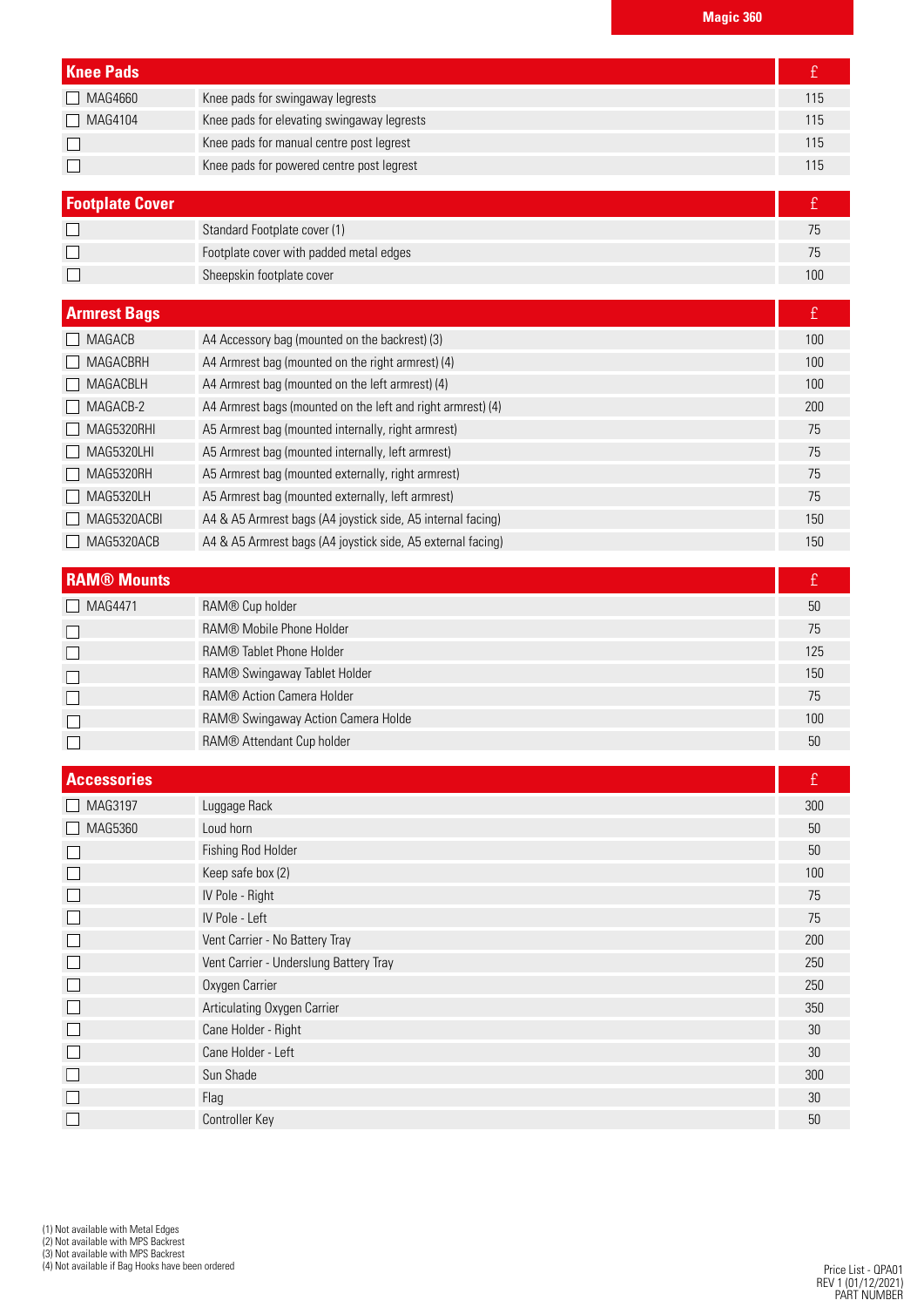| <b>Accessory Chargers</b> |                                                                            |     |
|---------------------------|----------------------------------------------------------------------------|-----|
|                           | 2 USB Accessory Charger (Cigarette Lighter Style) 12V / 5A                 | 150 |
| $\Box$                    | 2 USB Accessory Charger, Side Rail Mounted opposite to controller 12V / 5A | 150 |
| $\Box$                    | 2 USB Accessory Charger, Side Rail Mounted same as controller 12V / 5A     | 150 |
| $\Box$                    | 2 USB Accessory Charger, Armrest Mounted opposite to controller 12V / 5A   | 150 |
| $\Box$                    | 2 USB Accessory Charger, Armrest Mounted same as controller 12V / 5A       | 150 |

| <b>Tables</b>                    |                                      |     |
|----------------------------------|--------------------------------------|-----|
| MAG2677                          | Swingaway small table, 320 x 240mm   | 225 |
|                                  | Slide in Table (Armpad to Armpad)    | 300 |
|                                  | Swingover Table (Armpad to Armpad)   | 300 |
|                                  | Double Stem Table (Armpad to Armpad) | 300 |
| <b>Table Material - required</b> |                                      |     |
| MAGCLEARTAB                      | Clear Table                          |     |

| <b>Spare Wheel Kits</b> |                                                      |     |
|-------------------------|------------------------------------------------------|-----|
|                         | Crossover wheel kit, Black                           | 250 |
| $\Box$                  | Crossover wheel kit, Grey                            | 250 |
| $\Box$                  | Urban wheel kit Black pneu                           | 100 |
|                         | Urban wheel kit Black solid                          | 100 |
| $\Box$                  | Urban wheel kit, Grey pneu                           | 100 |
| $\Box$                  | Urban wheel kit, Grey solid                          | 100 |
|                         | Offroad wheel kit                                    | 400 |
|                         | Offroad wheel kit with Puncture Resistant Tyre Liner | 600 |

| <b>Wheel Accessories</b> |                           |      |
|--------------------------|---------------------------|------|
|                          | Wheelchair Jack           | 50   |
| <b>Docking Options</b>   |                           |      |
| $\Box$                   | Retractable Docking Pin   | 1800 |
|                          | <b>DAHL Docking Plate</b> | 500  |
|                          |                           |      |
| <b>Charger</b>           |                           |      |
|                          | <b>UK Battery Charger</b> |      |
|                          | <b>UK Owners Manual</b>   |      |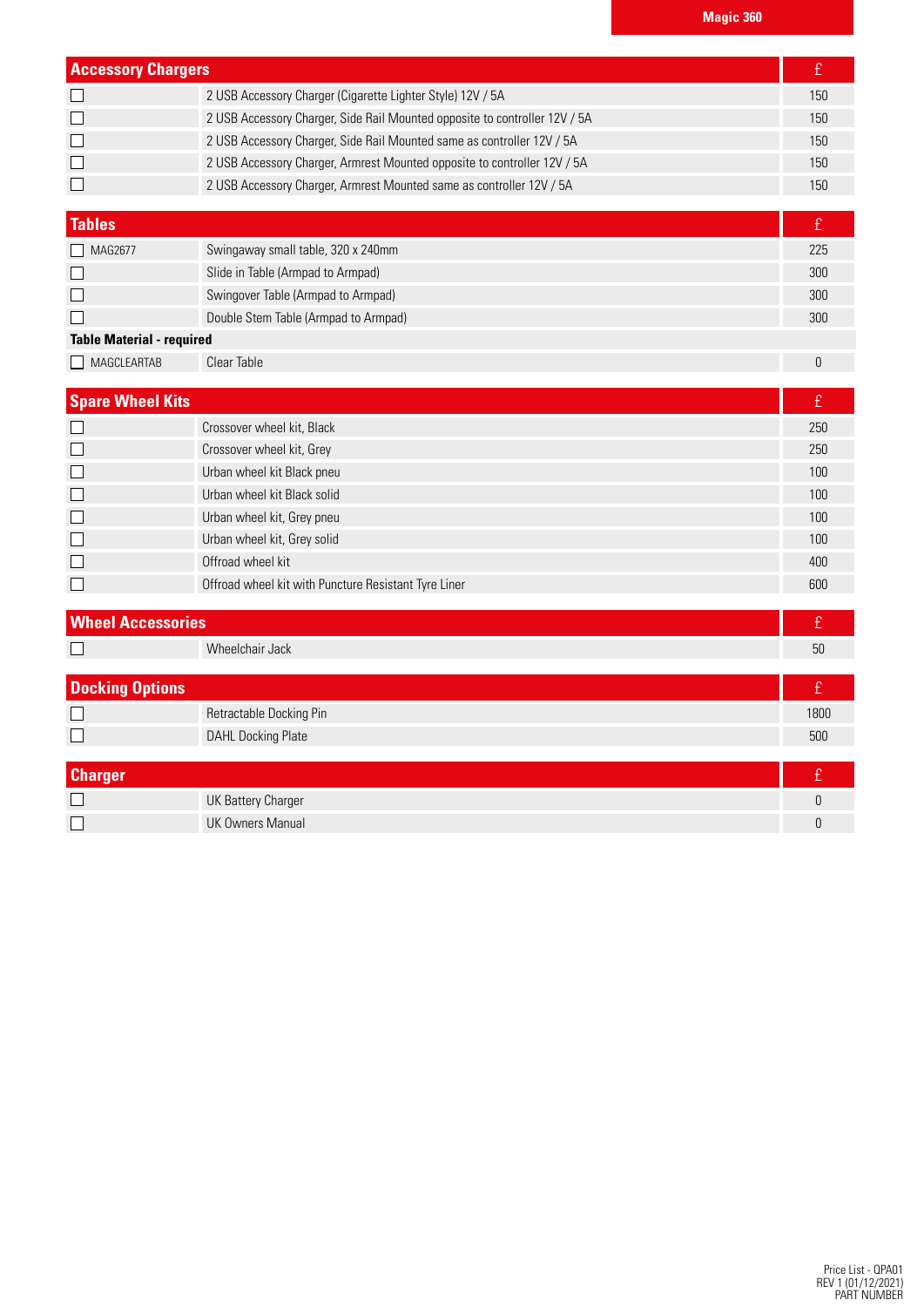

# Seat Depth: 53 cm from the seat plate

From the front of the back tubes to the front of the seat plate

> Seat Width: Outer seat frame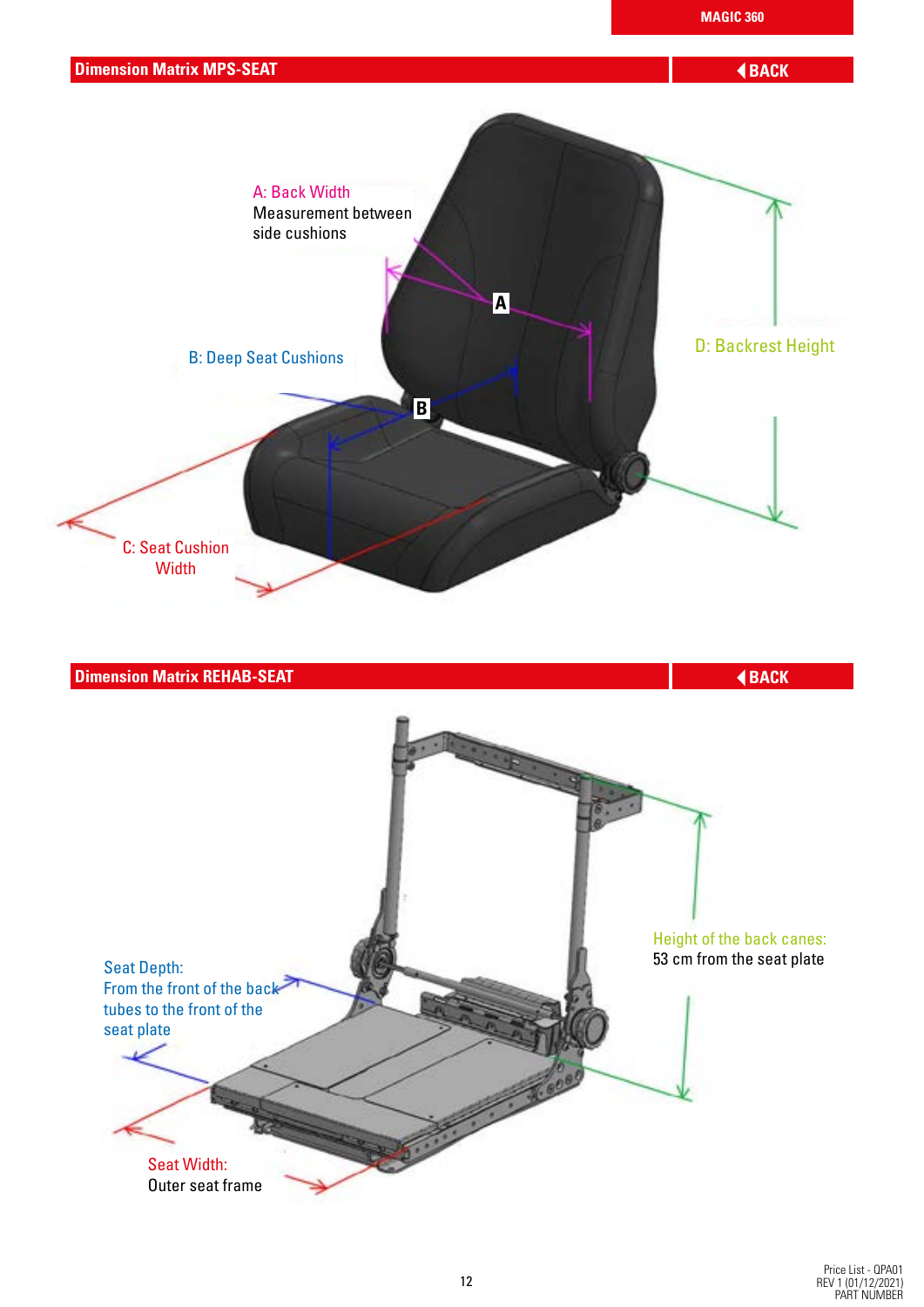#### **MAGIC REHAB INSERT SIZE**



. Bolsters can be mounted upside down for increased armpit support . Bolster heights can be offset up and down, up to 25mm betwen each side (asymmetric)

| Chest Width 'C'    | Height 'Y'<br>(mm) |
|--------------------|--------------------|
| 330-470mm          |                    |
| Large (Xtra tall)  | 530                |
| Large              | 480                |
| Large (Short)      | 430                |
| 280-420mm          |                    |
| Medium (Xtra tall) | 530                |
| Medium             | 480                |
| Medium (Short)     | 430                |
| 260-400mm          |                    |
| Junior (Xtra tall) | 410                |
| Junior.            | 350                |

C Mage withing 2014

### **Rehab Seat and Back Sizing BACK BACK BACK**



© Mage Metality 20%